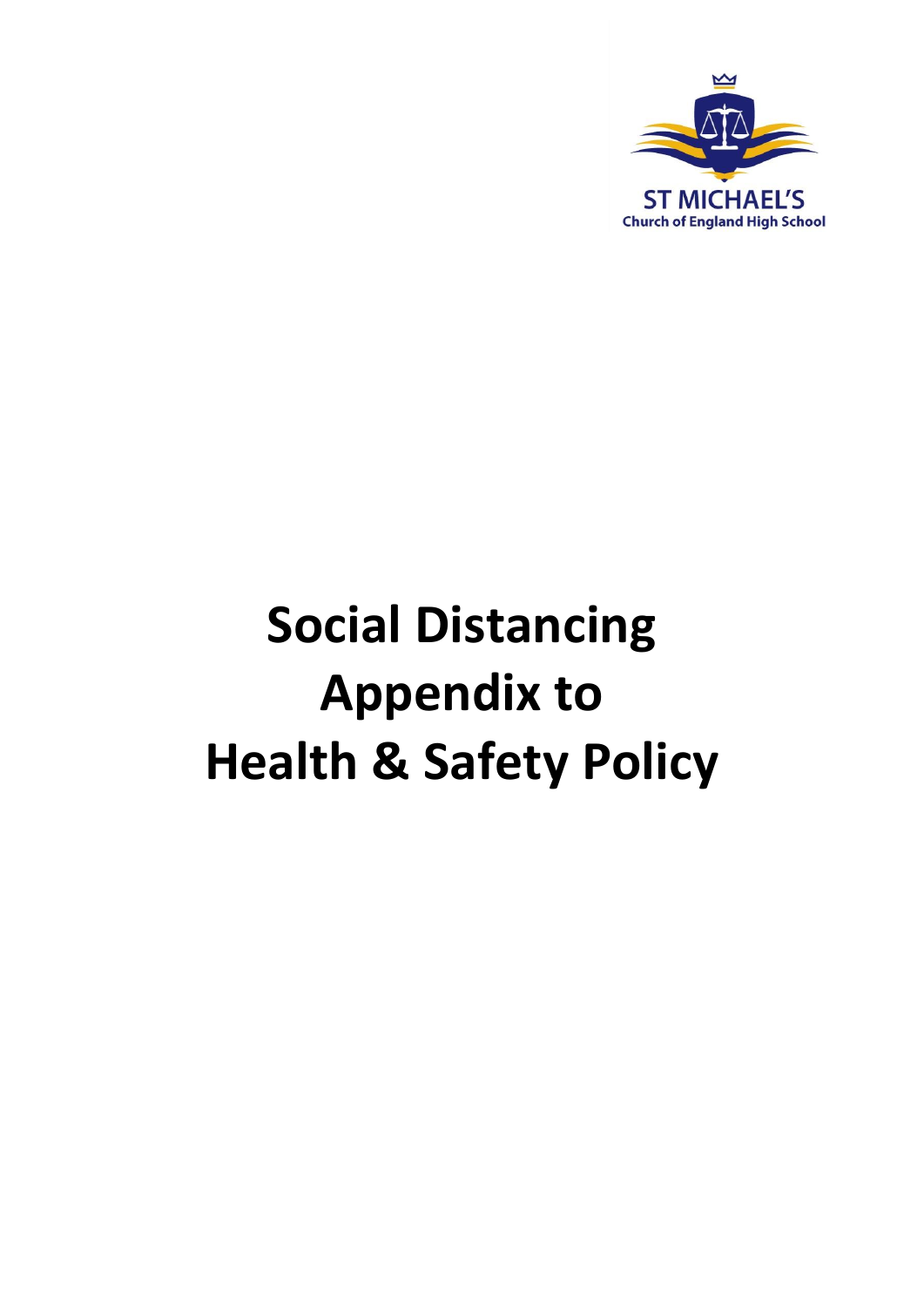# **Statement of intent**

This policy outlines the school's approach to social distancing measures in light of the current coronavirus (COVID-19) pandemic, and how we will adhere to the guidance published by the government and health organisations.

Whilst we are looking forward to opening in September, we understand the concerns of many of our stakeholders, e.g. parents and staff members. That is why we have created this appendix – to outline the steps the school will take to mitigate the risk of infection spreading and, ultimately, ensure the safety of our school community.

We will be consulting parents and staff members to support our decision-making and will be updating this policy in light of updates to government guidance.

Signed by:

Headteacher Date:

Chair of governors Date: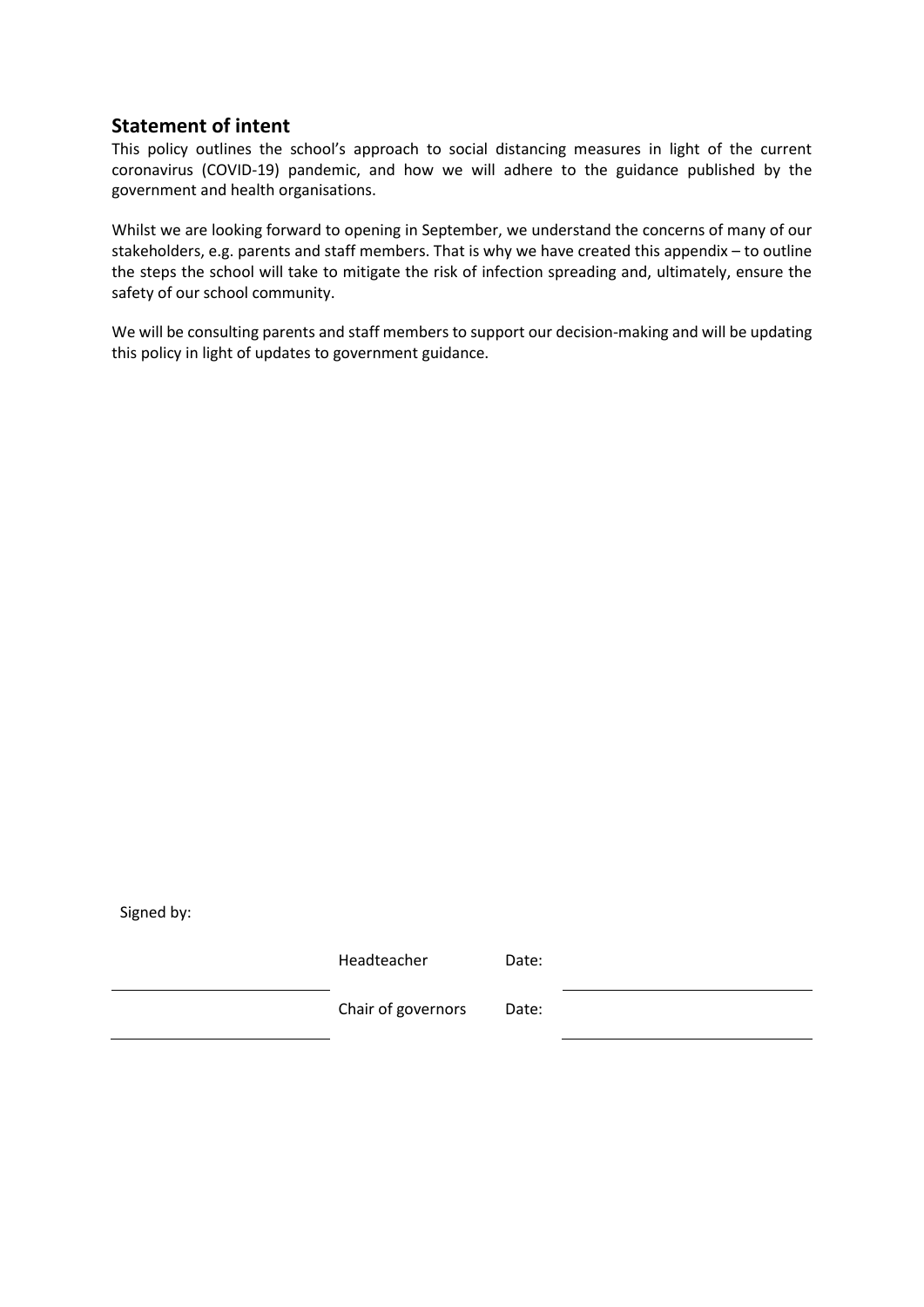# **1. Legal framework**

- This appendix has due regard to relevant legislation and guidance, including, but not limited to, the following:
	- Coronavirus Act 2020
	- DfE (2020) 'Coronavirus (COVID-19): implementing protective measures in education and childcare settings'
	- DfE (2020) 'Safe working in education, childcare and children's social care settings, including the use of personal protective equipment (PPE)'
	- DfE (2020) 'Guidance for full opening: schools'
- 1.2. This appendix operates in accordance with the following school policies:
- 1.3.
- Bereavement Policy
- Staff Leave of Absence Policy
- Infection Control Policy
- **•** Behaviour Management Policy
- Coronavirus (COVID-19) Full Opening Plan
- Risk Assessment for Full Opening in September

# **2. Risk assessments**

- 2.1. Before opening in September, a risk assessment will be carried out to ensure sensible measures are put in place to protect staff members and pupils, including appropriate social distancing measures.
- 2.2. Staff members will be consulted as part of the creation process to ensure everyone's needs are understood and accounted for.
- 2.3. The risk assessment will address the following areas:
	- safety of the school premises
	- cleaning measures
	- infection control and the ability to implement protective measures, e.g. social distancing
	- supporting staff and pupil wellbeing
	- supporting pupils' learning
	- safeguarding
	- communication of plans and procedures

#### **3. Social distancing measures**

#### **Use of 'bubbles'**

- 3.1. We will ensure reasonable endeavours are made to minimise mixing within the setting, e.g. by using different rooms for different age groups and keeping these groups apart as much as possible.
- 3.2. Consistent pupil bubbles will be used to ensure the risk of transmission is reduced. Where possible, and where the normal operation of the school will not be restricted, the size of these bubbles will be equivalent to a year group.
- 3.3. In younger years, e.g. Years 7, 8 and 9 where we deem it possible, we will implement smaller bubbles equivalent to the size of a full class for the majority of the day. For older year groups,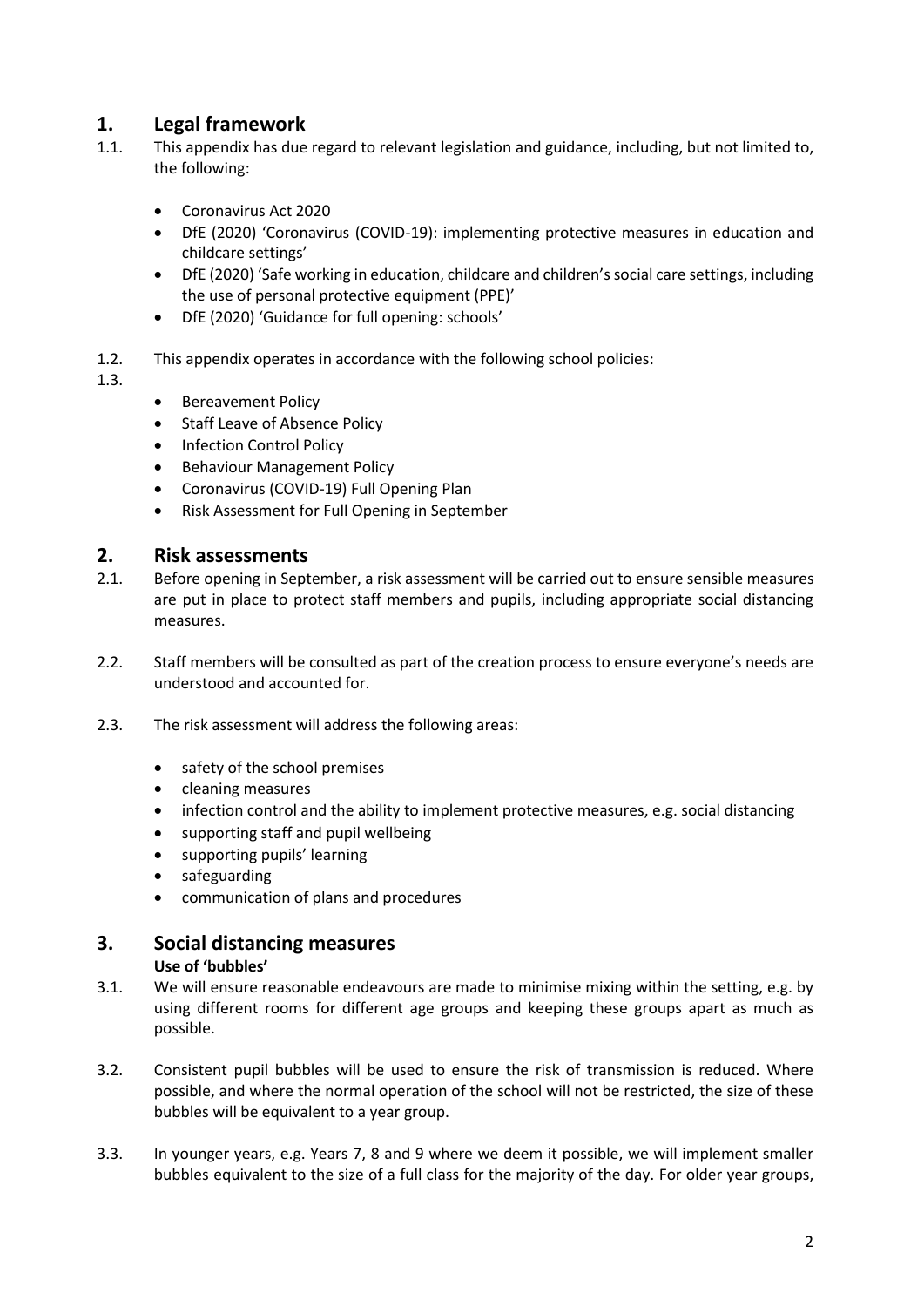e.g. Year 10 and onwards, each bubble will contain a whole year group to ensure we are able to deliver the full range of curriculum subjects and allow pupils to receive specialist teaching.

- 3.4. All pupils will be encouraged to maintain a distance within their bubbles.
- 3.5. Pupils will remain in these bubbles and will not mix with others during the school day.
- 3.6. Staff will be permitted to move between bubbles but should continue to follow the school's social distancing measures where possible.
- 3.7. Teaching staff will be asked to maintain a distance from pupils by staying at the front of the class, and away from their colleagues where possible.
- 3.8. Where possible, social distancing measures will be adhered to, including the two-metre rule. Pupils will be seated side-by-side facing forwards – any unnecessary classroom furniture will be removed to facilitate this.

#### **The school day**

- 3.9. The Headteacher and other key staff members will review the school timetable and make amendments to reduce movement around the school, such as ensuring separate classroom/ zones and break and lunch areas are used for different bubbles.
- 3.10. Staff, pupils, and parents will be sent a copy of the finalised timetable and will be informed of any changes to this timetable.

#### **Travelling to and from school**

3.11. Pupil start and finish times will be staggered as follows to maintain social distancing and minimise mixing:

# **Staggered start and finish times**

The first week ONLY will incorporate a phased return of year groups with staggered start and finish times. This will enable us to explain the stringent health and safety precautions we have introduced. The table below indicates the day(s) and time(s) your child will be in school for the first week only.

| Year group | Entrance       | Weds 2/9/2020 | Thurs 3/9/2020 | Fri 4/9/2020 | <b>Leaving Time</b> |
|------------|----------------|---------------|----------------|--------------|---------------------|
| Year 7     | A Block        | 8.30          | 8.30           | 10.30        | 3.00                |
| Year 8     | <b>B</b> Block |               |                | 8.35         | 3.05                |
| Year 9     | A Block        |               |                | 8.50         | 3.10                |
| Year 10    | <b>B</b> Block |               | 8.40           | 10.35        | 3.15                |
| Year 11    | C Block        | 8.50          | 8.50           | 10.40        | 3.20                |

The following week, students will then follow the timetable below until social distancing restrictions are lifted by the government:

| Year group | <b>Entrance</b> | <b>Arrive</b> | Leave |
|------------|-----------------|---------------|-------|
| Year 7     | A Block         | 8.30          | 3.00  |
| Year 8     | <b>B</b> Block  | 8.35          |       |
| Year 9     | A Block         | 8.40          | 3.10  |
| Year 10    | <b>B</b> Block  | 8.45          | 3.15  |
| Year 11    | C Block         | 8.50          | 4.00  |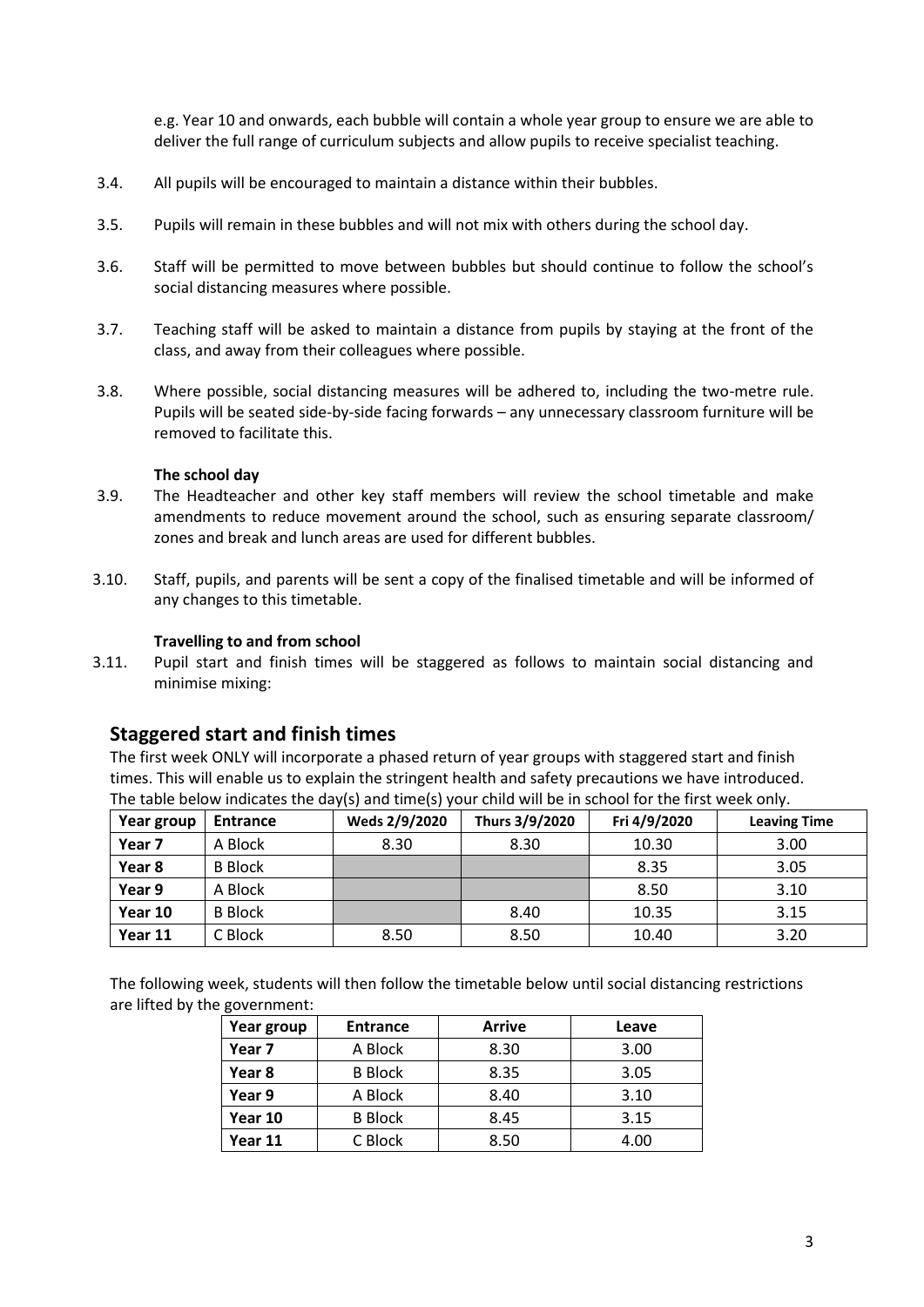- 3.12. Pick up and drop off procedures are communicated to parents in advance of the measures being put in place.
- 3.13. Parents are urged to avoid public transport where possible and to encourage their children to walk or cycle to school. Where public transport is used, parents and pupils are encouraged to follow government guidance on social distancing and other protective measures, e.g. wearing face coverings.

#### **Assemblies**

3.14. Assemblies will not be held in large groups. Classroom teachers will hold assemblies with the pupils in their bubbles and Heads of Year Virtually using Google Hangouts.

#### **Break and lunchtimes**

- 3.15. Pupils will take their break times and lunchtimes with the pupils in their bubble to avoid mixing.
- 3.16. Different areas of the school will be allocated for pupils to take their break and lunchtimes, so we can appropriately distance pupil bubbles.

| Year<br>Group | Enter/Exit<br>zone | <b>Teaching zone</b> | <b>Break/Lunch</b><br>zone | <b>Play Area</b>         |
|---------------|--------------------|----------------------|----------------------------|--------------------------|
| Year 7        | A Block            | <b>Humanities</b>    | Canteen                    | <b>Back MUGA</b>         |
| Year 8        | <b>B</b> Block     | Art; DT; PE; PA      | Sports Hall                | Canteen hard area        |
| Year 9        | A Block            | Maths/Science/IT     | Theatre                    | A Block hard area        |
| Year 10       | <b>B</b> Block     | MFL/English          | MFL/English Hub            | <b>B</b> Block hard area |
| Year 11       | C Block            | Science/Maths        | Science Hub                | C Block hard area        |

- 3.17. The playground will be open so pupils are able to go outside during their lunchtimes; however, they will be required to remain within their bubbles.
- 3.18. Pupil meals will be delivered to their break/lunch area from the canteen.
- 3.19. Pupils will wash their hands before and after eating.

#### Staffroom

- 3.20. The staff room and other shared staff spaces will be adapted to ensure staff can maintain an appropriate distance from each other.
- 3.21. Additional staff working and break spaces will be created.
- 3.22. Maximum numbers for staff rooms and workspaces have been assessed and signage has been posted on doors.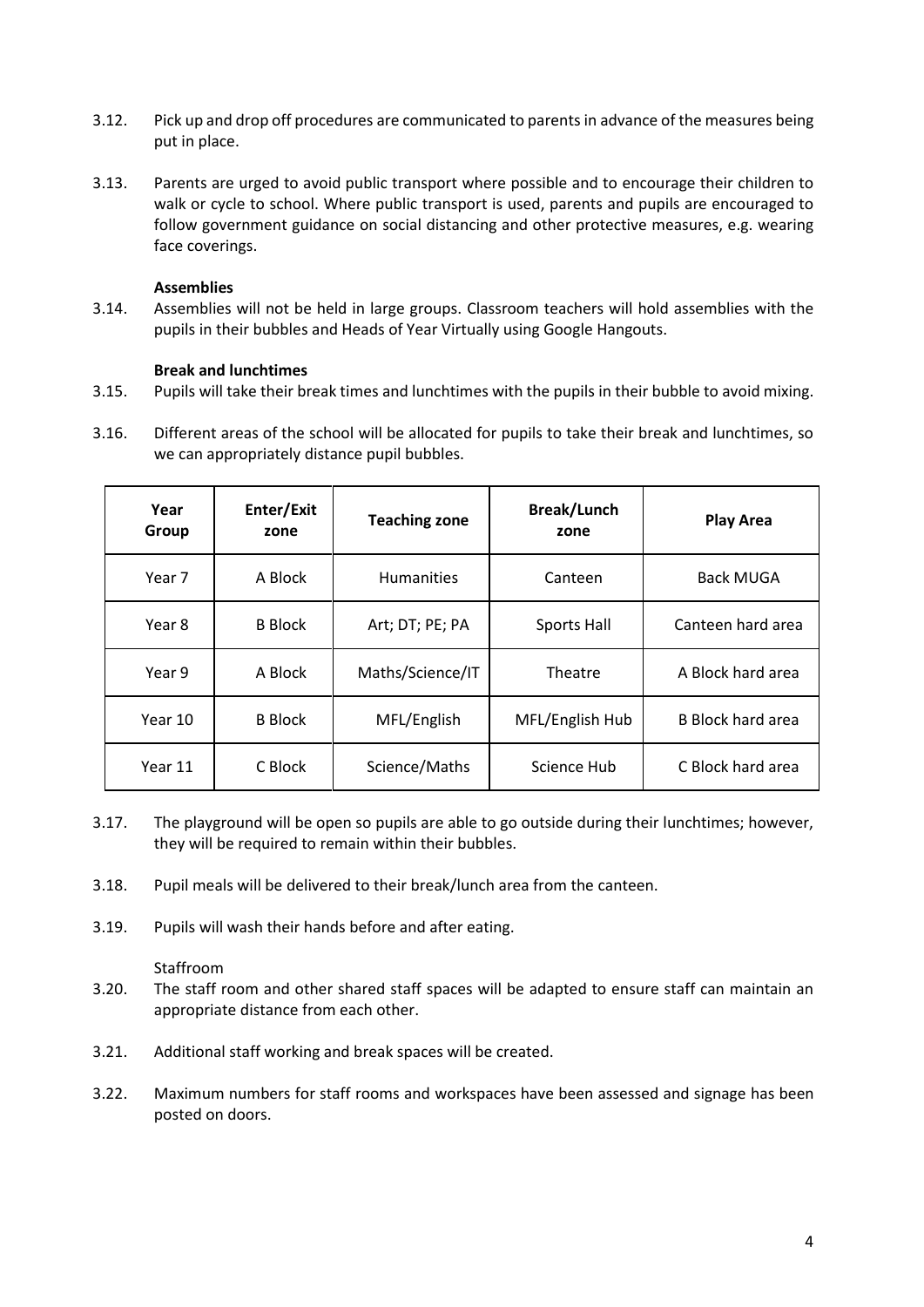#### **PE lessons**

- 3.23. Pupils will be kept in their bubbles for PE, sport and physical activity, contact sports will be avoided, and sports equipment will be thoroughly cleaned between each use by different bubbles.
- 3.24. On days that students have PE, students will be expected to wear PE kit to alleviate contact in changing rooms.

#### **Extra-curricular clubs**

- 3.25. Before deciding whether extra-curricular clubs can go ahead, the Headteacher will consider how such provision can operate alongside the school's wider protective measures, including keeping pupils within their bubbles where possible. Where this is not possible, we will use small, consistent groups instead.
- 3.26. The Headteacher will ask parents to provide their children with their own equipment for participating in sports to minimise sharing and the potential for infection to spread.
- 3.27. Only individual sports, like tennis and badminton, where social distancing can be practised will be played. Contact sports will not be played under any circumstance.
- 3.28. All equipment, e.g. tennis racquets and balls, and areas will be cleaned and disinfected before and after use.
- 3.29. The school reserves the right to cancel any extra-curricular clubs without notice, including while the clubs are in progress, to protect the safety and wellbeing of pupils and staff members.

#### **4. Behaviour**

- 4.1. The school's Behaviour Management Policy has been amended to include an appendix outlining how social distancing will work when implementing the measures in the policy.
- 4.2. Whilst following social distancing principles is a key priority, we understand that following some of the social distancing principles will be extremely challenging for some staff and pupils. Stringent action will not be applied if there are rational reasons why individuals are unable to follow them.
- 4.3. If a staff member is unable to follow the principles, they should speak to their line manager.
- 4.4. If a pupil is unable to follow social distancing measures, the Headteacher and relevant staff members will discuss whether additional support can be offered to help them do so.

# **5. Transport**

- 5.1. The SENCO will liaise with the LA and the school's transport providers to ensure an appropriate plan is in place to protect pupils and staff members who use public transport to travel to school.
- 5.2. Pupils and staff are encouraged to walk or cycle to school or be dropped off by a member of their household. If this is not possible, and pupils and staff need to use public transport, they are required to follow guidelines on social distancing and wearing face coverings.
- 5.3. When organising dedicated school transport, we will consider the following: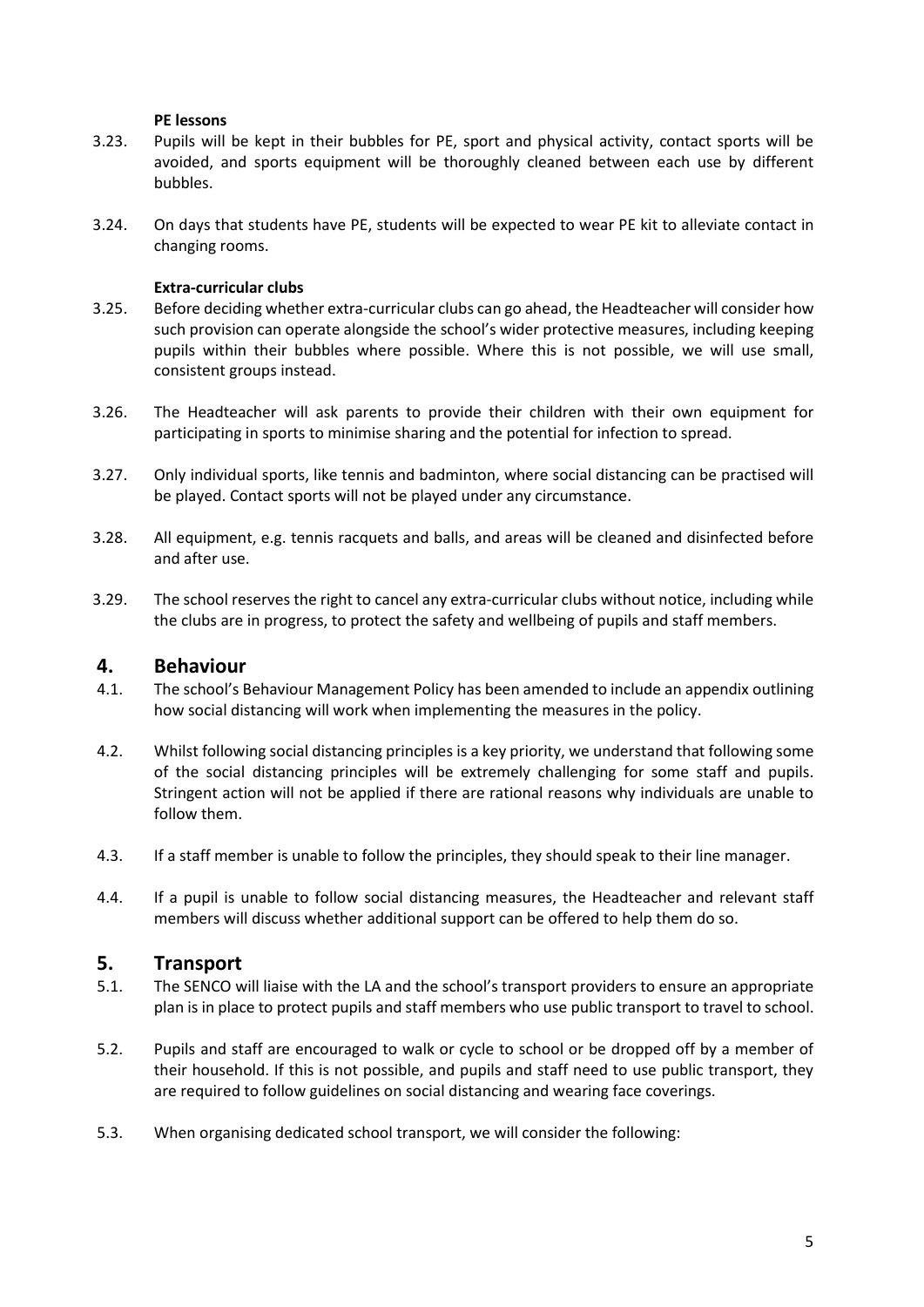- how pupils are grouped together on transport, ensuring this reflects the pupil groups organised in school as much as possible
- use of hand sanitiser upon boarding or disembarking
- additional cleaning of vehicles
- organised queuing and boarding where possible
- distancing within vehicles where possible
- the use of face coverings for pupils over the age of 11, where appropriate, e.g. if they are likely to come into close contact with people outside of their group
- 5.4. Pupils and their families will be informed of the new arrangements before they are implemented.

# **6. Supporting pupils**

- 6.1. The SENCO will review EHC plans and risk assessments to determine whether appropriate support is in place for pupils with SEND ahead of their return to school.
- 6.2. The SENCO will consider the capacity for the pupil to understand and follow social distancing measures that have been put in place and ensure support is in place to aid in this, e.g. visual aids to explain the importance of social distancing.
- 6.3. When planning for each stage of reintegration, the implications for the wellbeing of pupils, staff, and families will always be considered. One of the school's key priorities in relation to wellbeing is ensuring that the school community feels safe when we open.
- 6.4. The SENCO will liaise with the LA to discuss what wider support services are available and to secure additional support and early help, where possible.

# **7. Infection control measures**

- 7.1. We know that implementing social distancing measures in a school setting is extremely challenging. Therefore, we will also implement robust infection control measures to help ensure the safety of our school community.
- 7.2. Infection control measures are implemented in line with the Infection Control Policy, which contains an appendix on coronavirus measures.
- 7.3. All staff members will be briefed on what they can do to mitigate the risk of infection, and they will be reminded of their responsibilities relating to control measures regularly.
- 7.4. The school will communicate regularly with parents to outline the infection control measures in place and to explain parents' responsibilities in mitigating the risk of infection spreading. This is done to reassure parents and further mitigate the risk of infection spreading.
- 7.5. The following measures will be implemented across the school:
	- Minimising contact with individuals who are unwell by ensuring that those who have coronavirus symptoms, have someone in their household who does, or have tested positive within the last 7 days do not attend the school for 7 or 14 days (see government guidelines).
	- Cleaning hands frequently wash hands thoroughly for 20 seconds with running water and soap and dry them thoroughly or use alcohol hand rub or sanitiser ensuring that all parts of the hands are covered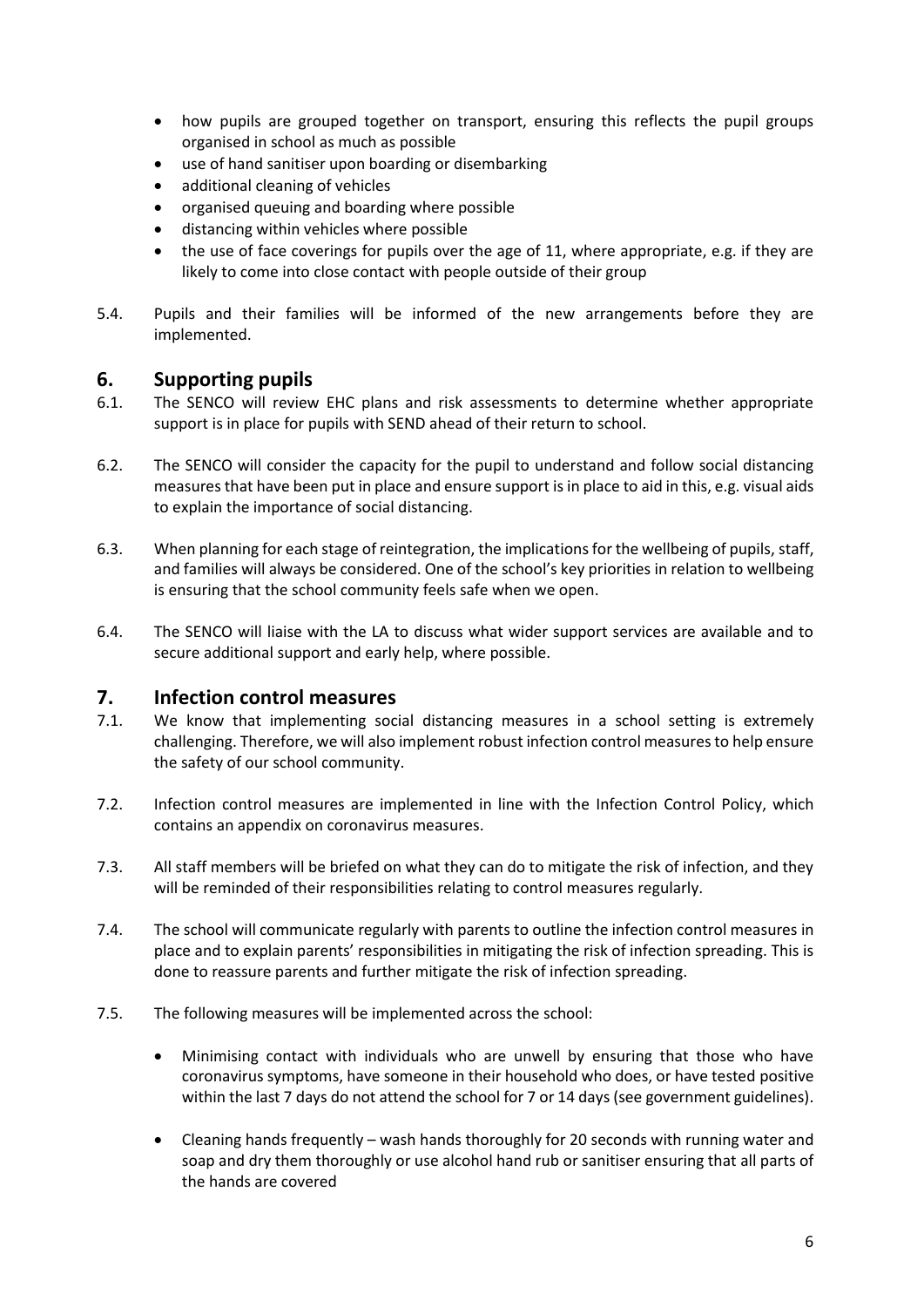- Ensuring good respiratory hygiene by promoting the 'catch it, bin it, kill it' approach
- Cleaning frequently touched surfaces using standard products, such as detergents and bleach
- Minimising contact and mixing of pupils and staff by altering, as much as possible, the environment (such as classroom layout) and timetables (such as staggered break times)
- Ensuring individual and frequently used equipment (e.g. stationery) is not shared and that classroom-based resources (e.g. books) are only used and shared within bubbles. Resources that must be shared between groups, e.g. art equipment, will be cleaned frequently and always between use by different bubbles.
- Discouraging pupils from touching their faces or putting objects in their mouths
- 7.6. To meet our duty to engage with the NHS Test and Trace process, we will ensure that staff members and parents understand that they must be ready and willing to:
	- book a test if they, or their child, are displaying symptoms of coronavirus
	- if they, or their child, were to test positive or contacted by NHS test and trace, provide details of anyone they have been in close contact with
	- self-isolate if they have been in close contact someone who develops symptoms of, or tests positive for, coronavirus
- 7.7. The school will review guidance from the government regularly, and update this policy and other documents, e.g. the Risk Assessment for Full Opening in September, where necessary.

# **8. Personal protective equipment (PPE)**

- 8.1. Reference to PPE in this section means:
	- fluid-resistant surgical face masks (also known as Type IIR)
	- disposable gloves
	- disposable plastic aprons
	- eye protection, e.g. face visor or goggles
- 8.2. The government has advised that the majority of school staff do not need to wear PPE beyond what they normally would for their work, even if they are not always able to maintain a distance of two metres from others.
- 8.3. In accordance with government guidance, PPE will be provided to staff in the following circumstances:
	- Where staff are caring for pupils whose intimate care needs already require the use of PPE.
	- Where a pupil becomes unwell with symptoms of coronavirus at school and requires direct personal care until they can go home, a fluid-resistant surgical mask should be worn by the staff member caring for the pupil. If contact with the pupils is necessary, the staff member should wear disposable gloves, a disposable apron, and a fluid-resistant surgical mask. Where there is a risk of splashing to the eyes, e.g. from coughing, eye protection should be worn.
	- If a request from a pupil, parent or member of staff is agreed by the Headteacher.
- 8.4. When using face masks, staff will ensure the masks:
	- cover both the nose and mouth
	- do not dangle around the neck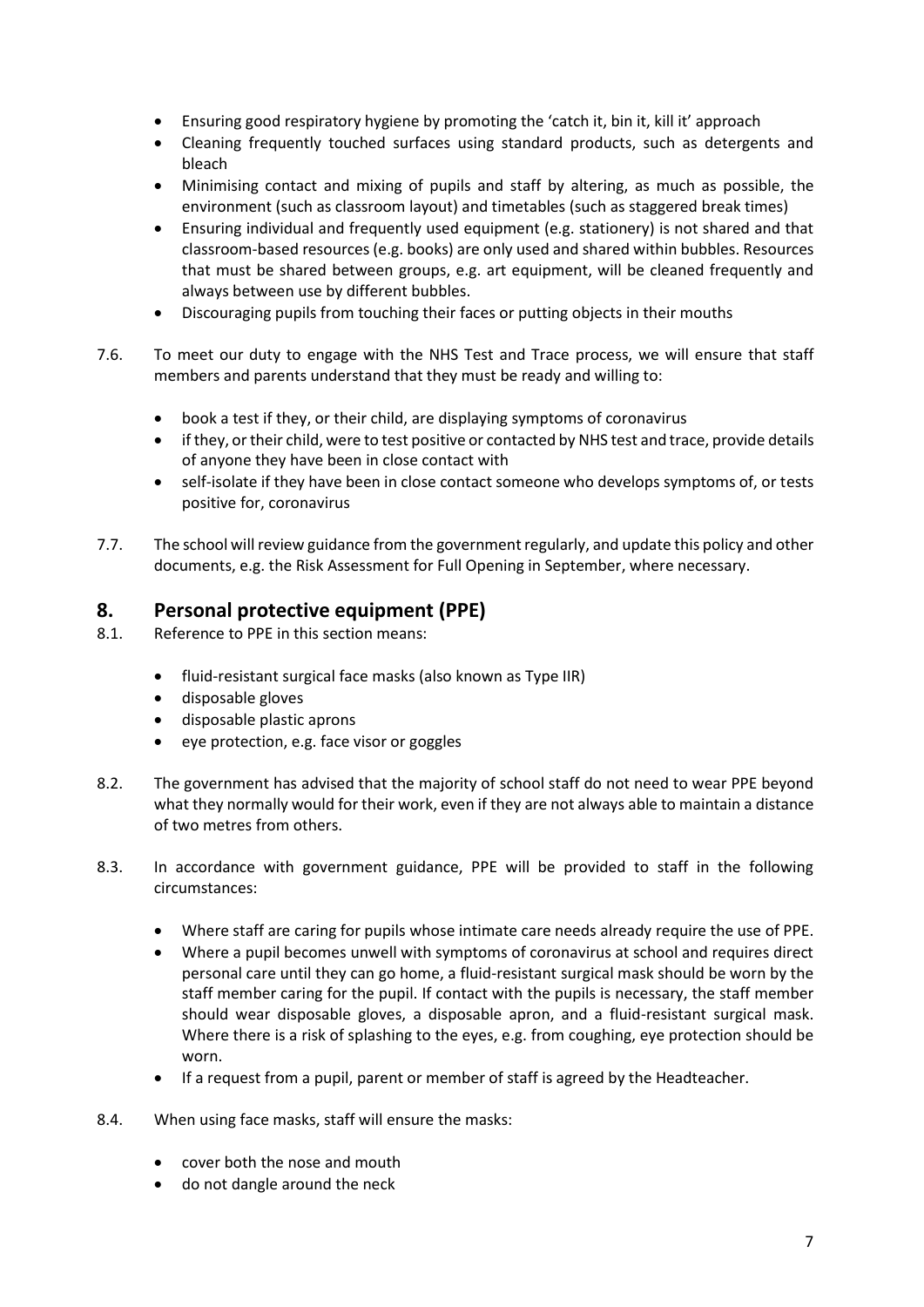- are not touched once put on, except when carefully removed before disposal
- are changed once they become moist or damaged
- are only worn once and then discarded
- 8.5. When using PPE, staff members will follow [PHE's guidelines](https://www.gov.uk/government/publications/covid-19-personal-protective-equipment-use-for-non-aerosol-generating-procedures) on putting on and taking off equipment. PHE's infographics will be displayed in areas of the school where PPE is likely to be used.
- 8.6. The safety of our staff is paramount, so additional risk assessments will be conducted to determine whether PPE is required for other tasks and activities, and we will do our utmost to ensure staff are provided with the PPE they need.
- 8.7. Where the wearer of PPE does not have coronavirus symptoms, the equipment will be placed in a refuse bag and be disposed of as normal domestic waste.
- 8.8. PPE that has been worn by, or near, someone with coronavirus symptoms will be disposed of by:
	- putting it in a plastic rubbish bag and tying it when full
	- placing the rubbish bag in a second rubbish bag and tying it
	- putting it in a suitable container and secure place marked for storage for 72 hours
- 8.9. Waste will be stored safely and securely kept away from pupils. Waste will not be put in communal waste areas until it has been stored for at least 72 hours. This waste does not require a dedicated clinical waste collection.
- 8.10. In line with government guidance, pupils and staff will be asked to remove homemade nondisposable face coverings when they arrive at school. The wearer will be asked to bring a plastic bag to school to put the face covering into in order to take it home – the wearer must clean their hands once they have removed the face covering. If a staff member or pupil (or their parent) does not want to remove their face covering while at school, they should speak to the Headteacher or the most senior member of staff on site.
- 8.11. The Headteacher will liaise with the LA about procuring PPE.

# **9. Communication**

- 9.1. All social distancing measures will be communicated to all relevant stakeholders, including pupils, parents, staff, visitors, suppliers, and contractors.
- 9.2. Staff will be informed of all relevant plans, including safety measures, timetable changes and staggered arrival and departure times, and will have opportunities to discuss training on the new measures.
- 9.3. Staff will be engaged regularly to receive their feedback on the arrangements that are in place.
- 9.4. Visual aids will be placed around the school to remind our community of the measures that we have put in place.

#### **10. Monitoring and review**

10.1. This appendix will be reviewed at least **monthly** and after the release of additional government guidance.